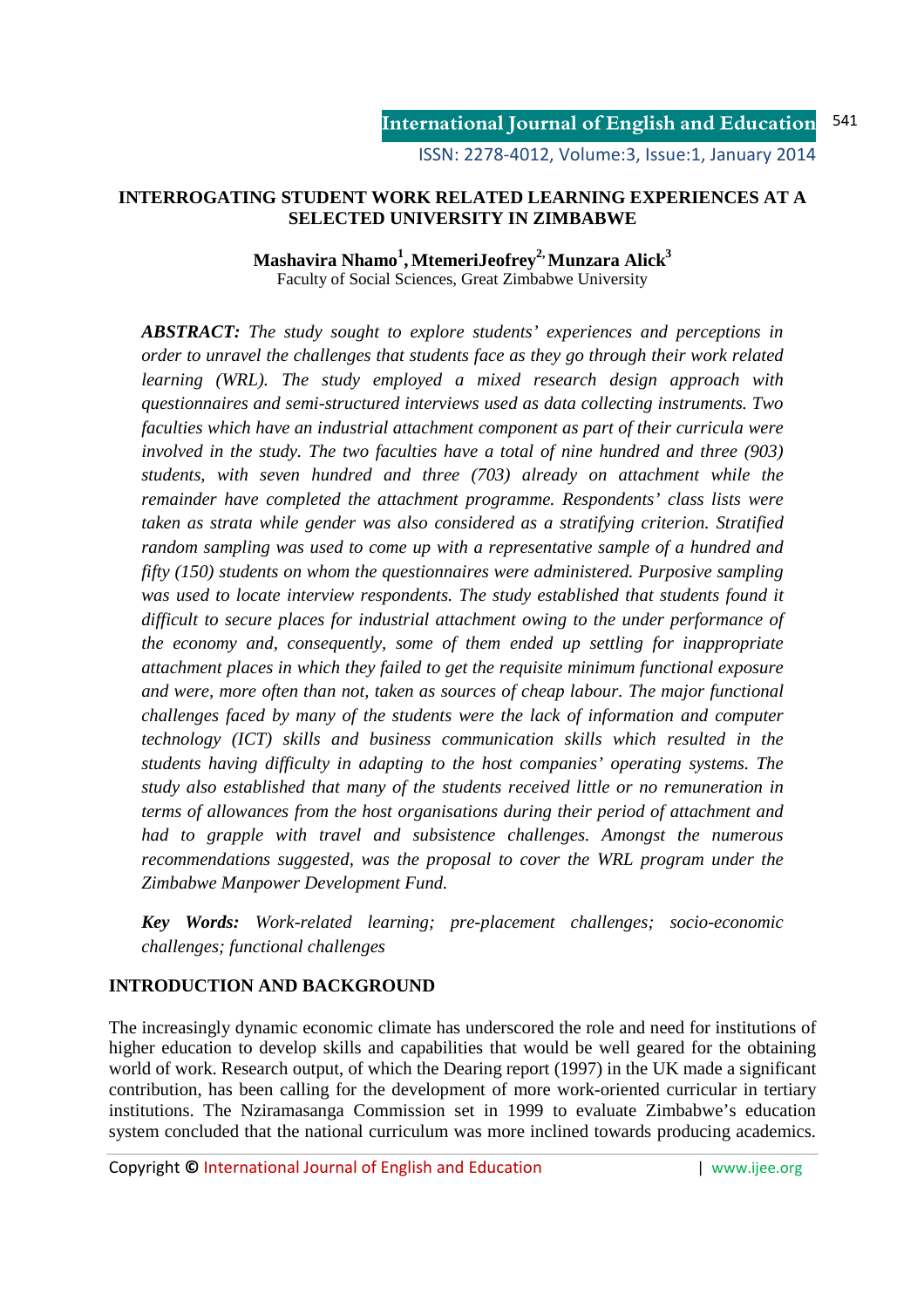#### **International Journal of English and Education** 542

#### ISSN: 2278-4012, Volume:3, Issue:1, January 2014

The Zimbabwe Congress of Trade Unions president George Nkiwane is reported as saying that it was imperative for the inclusion of industrialists in crafting a relevant curriculum that would help students to acquire creative skills aligned to industry requirements (Newsday Zimbabwe, September17, 2013). "As long as the industrialists are not involved in the curriculum, we will continue to churn out graduates that are not relevant to the industries. Industrialists and officials from the education sector should sit down and come up with a curriculum that is relevant to the current job market demands," (Nkiwane, ibid). In response to these calls, a number of universities and colleges have had to do major curricula overhauls.

Despite the obvious benefits to all the stakeholders the WRL programme is facing viability problems owing to the shrinking macro-economic space. The World Bank has said that the 2014 outlook for Zimbabwe's still ailing economy remains increasingly uncertain due to a host of internal and external factors (The Standard, 8 September 2013).In its September Economic Briefing, the bank said growth in Zimbabwe was rapidly fading, and after 4, 4% recorded in 2012, the growth projections for 2013 have been revised downwards to 3%, with little prospects for a recovery in 2014,ibid.The economy's growth projections have been stymied by low foreign direct investments, policy uncertainties after the July elections, non-extension of credit facilities from international lenders, amongst other ills. As a result, the industrial sector is characterised by massive company closures and retrenchments.

The critical aim of the WRL programme is to expose students to the practical world of work so that students would, on completion of their degree programmes, be suitably equipped for and adaptable to industrial practices. According to the university's general guidelines on WRL mentors at the respective places of attachment are responsible for the day to day guidance, supervision and evaluation of the students during the period of attachment while members of academic staff are required to undertake supervisory visits to assess the students' performance as well as the appropriateness of the attachment places. The students are required to secure their own attachment, maintain a log book detailing the work related activities during the period of attachment and to submit at least two performance related reports. The supervisors' evaluation, the students' reports and the academic staff's assessment constitute the key elements upon which overall performance of the students is rated.

## **LITERATURE REVIEW**

In almost every discipline, there are aspects that cannot be adequately covered through theoretical discourse hence work related learning interventions have increasingly been adopted by most institutions of higher learning. Connor and MacFarlane (2007) observe that questions of scope and definition often arise regarding work-related learning (WRL) because there is little consistency or consensus in language used or in what kinds of learning activities might be included. The English Quality and Curriculum Authority(2003), defines WRL as planned activities that use the context of work to develop knowledge, skills and understanding useful in work, including learning through the experience of work, learning about work and working practices, and learning the skills for work. WRL is an intervention that uses the context of work to develop knowledge, skills and attitudes necessary for the students to proficiently undertake work practices (Work Related Learning Guide, 2008) and encompasses all learning outcomes that are achieved through industrial attachment. The main objective is to expose students to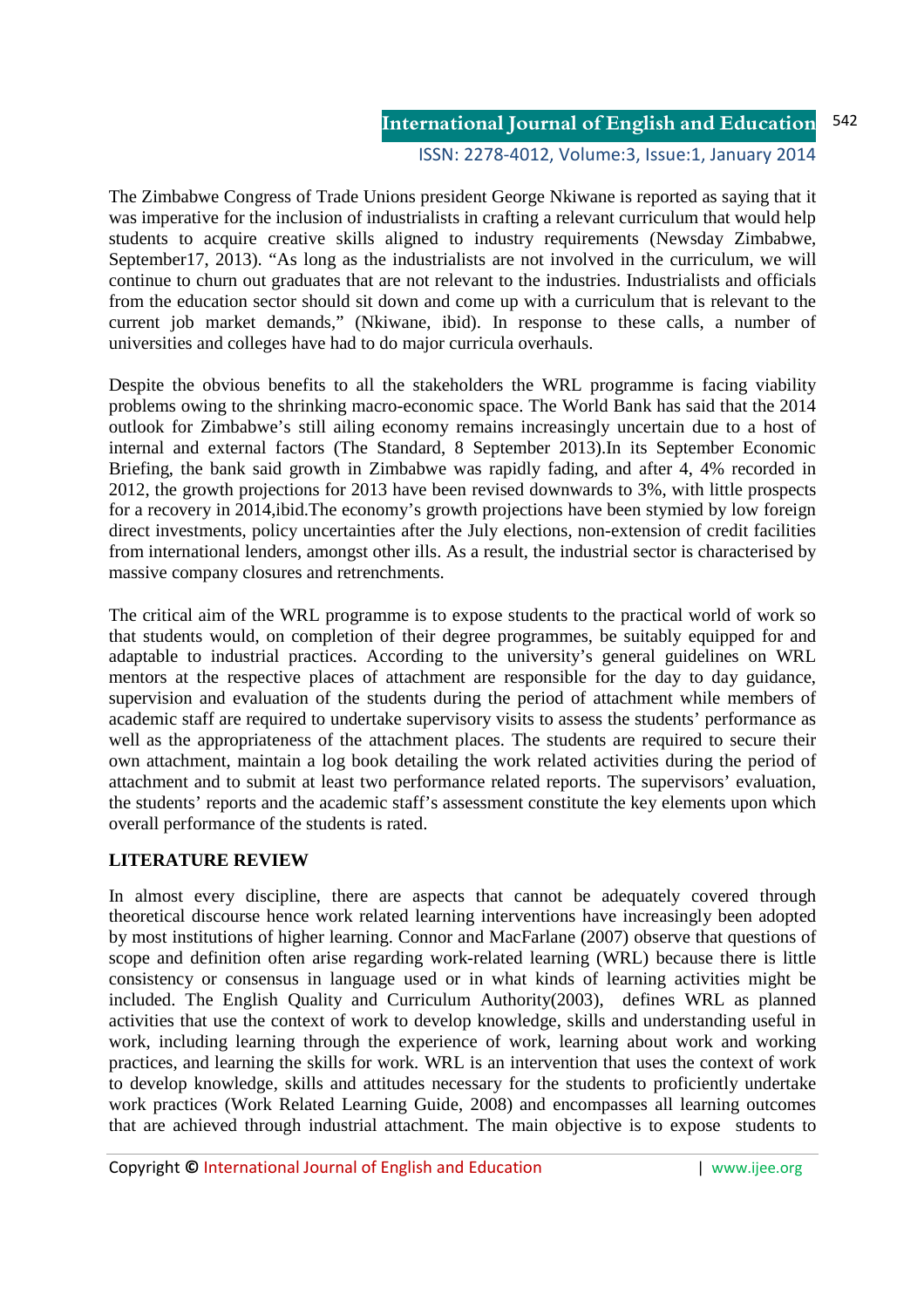#### **International Journal of English and Education** 543

## ISSN: 2278-4012, Volume:3, Issue:1, January 2014

practical work situations while giving them the opportunity to transfer their theoretical knowledge into practice (Edziwa and Chivheya, 2013).The ultimate objective is to embed workrelated learning into the curricula of universities in order to enhance the employability of their graduates (Connor and MacFarlane, 2007).

However, many employers who take students on attachment do not provide adequate on the job training relative to the requirements of the respective disciplines and some actually treat the students as a source of cheap labour and end up using them to do menial jobs that have little to do with students' specific needs, (Matande et al, 2008). In such circumstances the students then do not enjoy the intended benefits of WRL. According to the WRL guide (2008) the WRL benefits to students include:

- enriching their education and giving them a greater understanding of the 'world of work' which lies ahead of them;
- helping them to develop the 'employability skills' that make them attractive to their future employers;
- helping them to think through their learning options and career choices; and

• raising the possibility that they might be recruited in future by employers they come into contact with.

## **STATEMENT OF THE PROBLEM**

WRL is meant to provide an effective platform to bridge the gap between theoretical classroom discourses and the actual work practices. However, the economy of Zimbabwe has continued to shrink with the industrial sector being reported as operating at approximately 35% of its capacity. Furthermore, competition for attachment places has been growing. There are over thirteen universities and twelve vocational training centres and polytechnic colleges who vie for attachment places within the ever shrinking industrial sector. Consequently, students are compelled to take up whatever placements industry avail, often with adverse working conditions. Thus, the study sought to interrogate the challenges encountered in the WRL programme from a student's perspective.

## **OBJECTIVES OF THE STUDY**

The objectives that guided the study were to:

- determine the major challenges faced by students during WRL programme.
- explore the possible ramifications of a shrinking economy on students chances of getting appropriate placement.
- **•** provide appropriate recommendations to address the challenges.

## **METHODOLOGY**

## **Research design**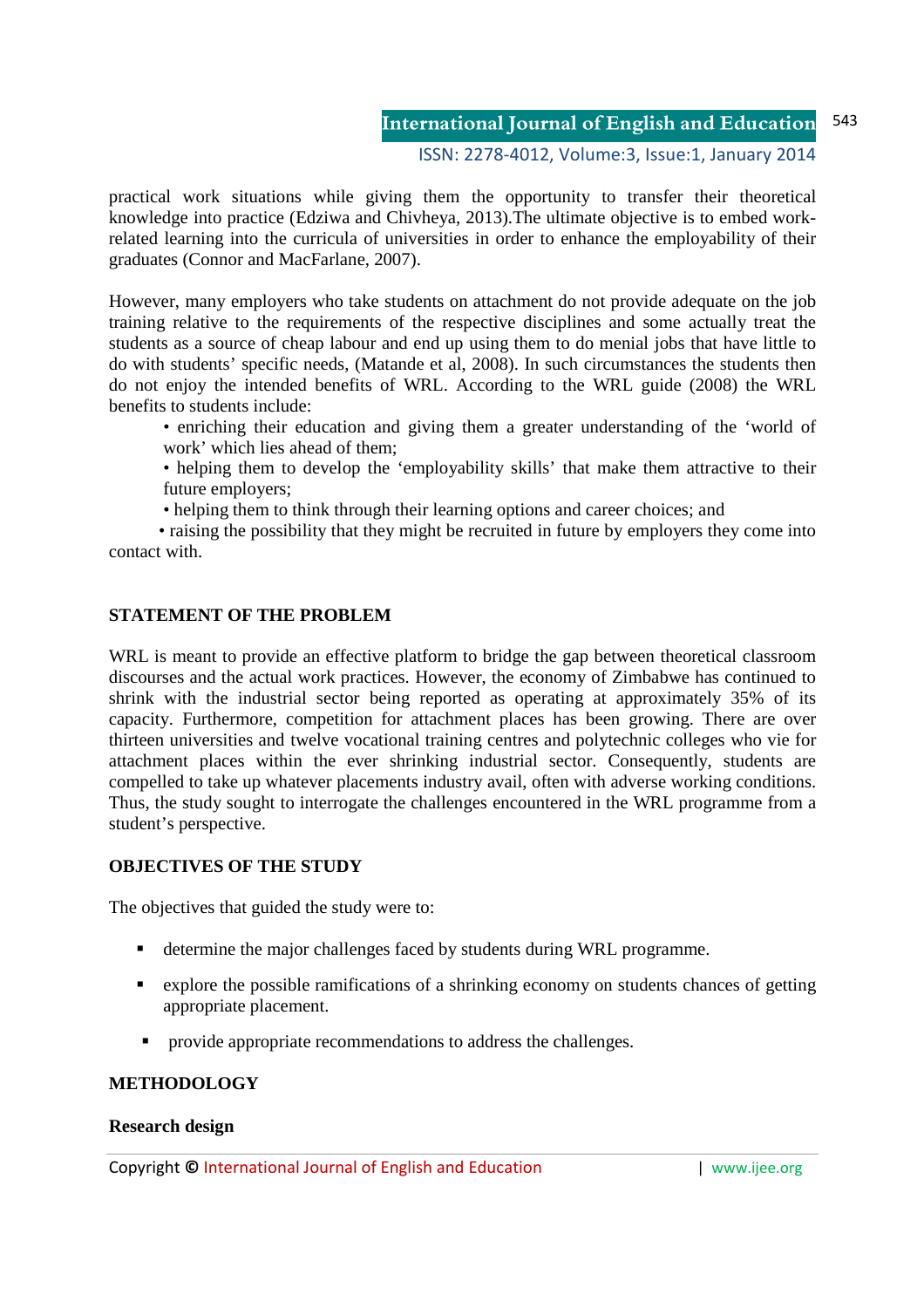ISSN: 2278-4012, Volume:3, Issue:1, January 2014

In this study, the researcher used a mixed method research design. Creswell (2009) asserts that mixed method research design involves philosophical assumptions and the use of qualitative and quantitative approaches. It also involves the use of both approaches in tandem, so that the overall strength of a study is greater than either qualitative or quantitative research (Creswell 2009). Questionnaire surveys and structured interviews were thus administered concurrently.

## **Location of participants**

The two faculties have a total of nine hundred and three (903) students with seven hundred and three (703) students on industrial attachment and two hundred (200) have completed the WRL programme and are in their final year at college. Stratified random sampling was used to come up with participants on whom questionnaires were administered. Two strata were identified; being those students that had already completed the WRL programme and those that were undergoing the programme. Purposive sampling was used to locate interview participants. Purposive sampling is a judgmental sampling that involves the conscious selection of participants to the study in a deliberate way, with some focus in mind (Punch, 2005).

## **Data collection and analysis**

Questionnaires were administered to one hundred and fifty (150) participants. The questionnaires were administered during the respective supervisory visits and this ensured that there was a 100% response rate to the questionnaires. Thirty interviews were held, with each researcher interviewing ten purposively selected participants.

## **RESEARCH FINDINGS AND DISCUSSION**

The findings were coded into three categories namely, pre-placement challenges; socioeconomic challenges; and functional challenges. The research findings are presented and discussed below starting off with the participants' profile and then proceeding to the three categories.

## **Participants' profile**

The research drew respondents from both sexes and table 1 below summarizes the profile of questionnaire respondents:

| Designation                 | Male | Female | Total |
|-----------------------------|------|--------|-------|
| <b>Final Year Students</b>  | 28   |        | 50    |
| Students On Attachment   47 |      |        | '00   |
| Total                       |      |        | 150   |

*Table 1 showing the designation-sex profile of respondents* 

A total of 150 subjects participated in the questionnaire survey with an equal number of male and female respondents. This ensured that the study adequately and objectively captured perceptions and views from both sexes.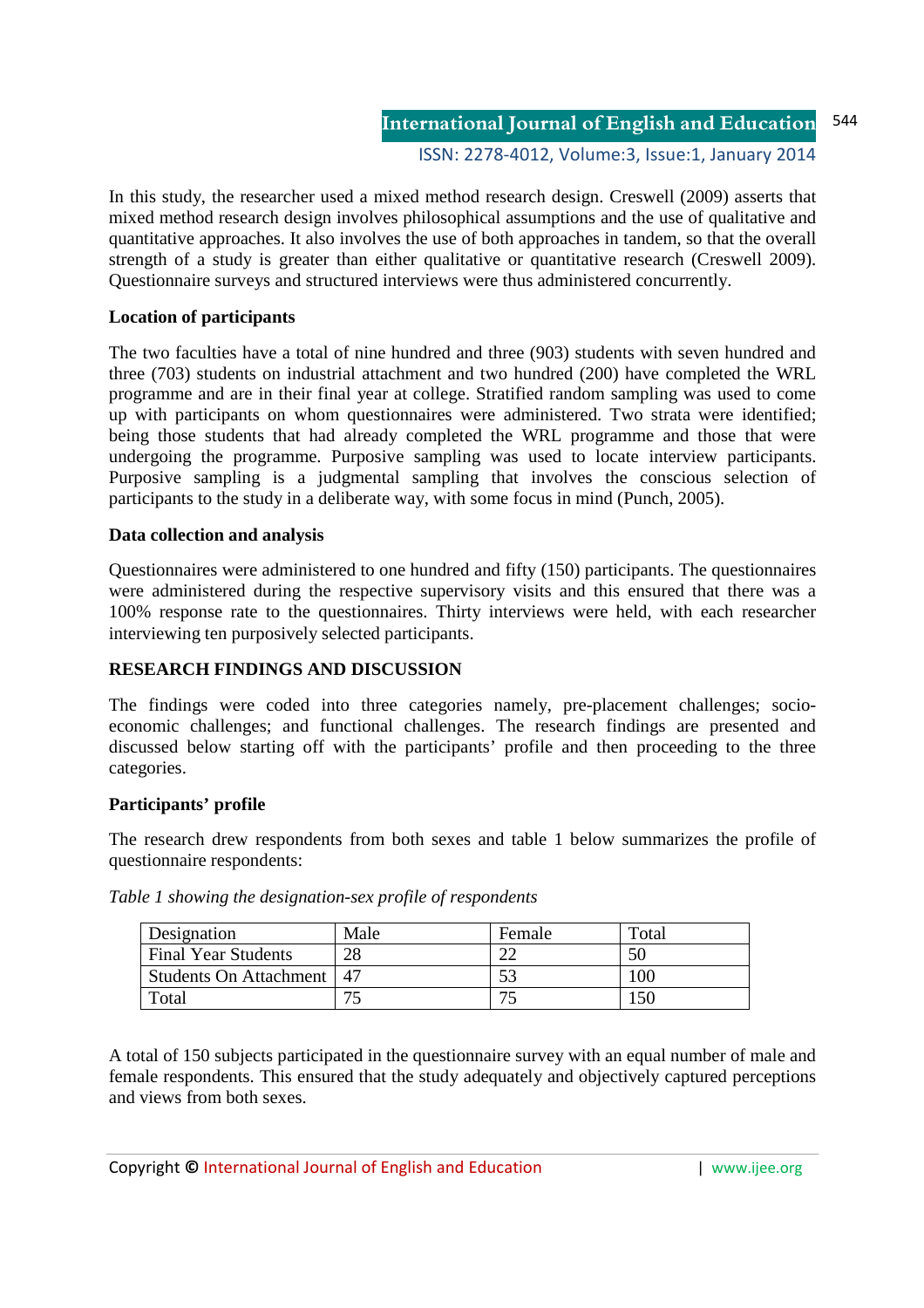## **Pre-placement challenges**

Eighty percent (80%) of the questionnaire respondents indicated that they had difficulty in securing attachment places. Almost all the interviewees also indicated that they had difficulty in securing places for attachment. This difficulty could be due to the decline in economic activity which has seen unprecedented company closures, with those still operating having scaled down on their employment levels. Sixty six percent (66%) of the questionnaire respondents indicated that they got placement due to the influence of certain people that were connected to the various organizations. Sunday and Bunmi , in The Business Day (2011), of Nigeria agree that securing industrial attachment placements in the North West African country is largely believed to be dependent on personal or indirect relationships between the students and one or more of the members of staff or management at the companies. Most of the interviewees also indicated that many of the organizations, especially town and rural councils preferred students whose parents or close relatives were either current or former employees in the respective organisations. The study found out that the issue of connections to influential people had a strong bearing on securing placements notwithstanding the tests and/or interviews that were administered to screen applicants for attachment in some organisations .A research by Edziwa and Chivheya (2013) on the problems faced by students in agricultural colleges while on attachment in Zimbabwe post the land reform programme gives corroborative evidence to this study's findings. They established that overally, students disagreed that securing attachment was easy and further analysis by sex, showed that female students expressed that finding attachment was a problem whilst most male students found it easy. However, this study did not agree with them when it comes to the issue of considering students for WRL placements along gender lines. Commenting on this issue, Sunday and Bunmi in The Business Day (2011) of Nigeria, observe that, "the connection syndrome, which helps, in most cases, to establish the enthronement of mediocrity should be discouraged so that placements can be firmly founded upon meritocracy only."

## **Socio-economic challenges**

The study found that the major socio-economic challenges faced by students resulted mainly from failure of most companies to remunerate the students during the attachment period. As a result; the students felt that they were being used as a source of cheap labour. They also felt vulnerable to abuse and negative attitudes from their mentors and other members of staff.

## • **Remuneration**

Seventy four percent of the questionnaire respondents indicated that remuneration was a prime consideration in taking up attachment places while sixty percent indicated that they changed attachment places in preference to companies that offered some remuneration during the attachment period. These findings were corroborated by the interviewees. Most of the interviewees stated that their major concern when seeking attachment was the amount of allowances they would get during their attachment. They explained that most of the host companies were situated far away from their home areas and so they had to secure rented accommodation for the duration of the WRL period. In addition, the students indicated that the issue of remuneration was important because they also had to cater for their own travel and subsistence expenses. They indicated that these expenses were in addition to the amount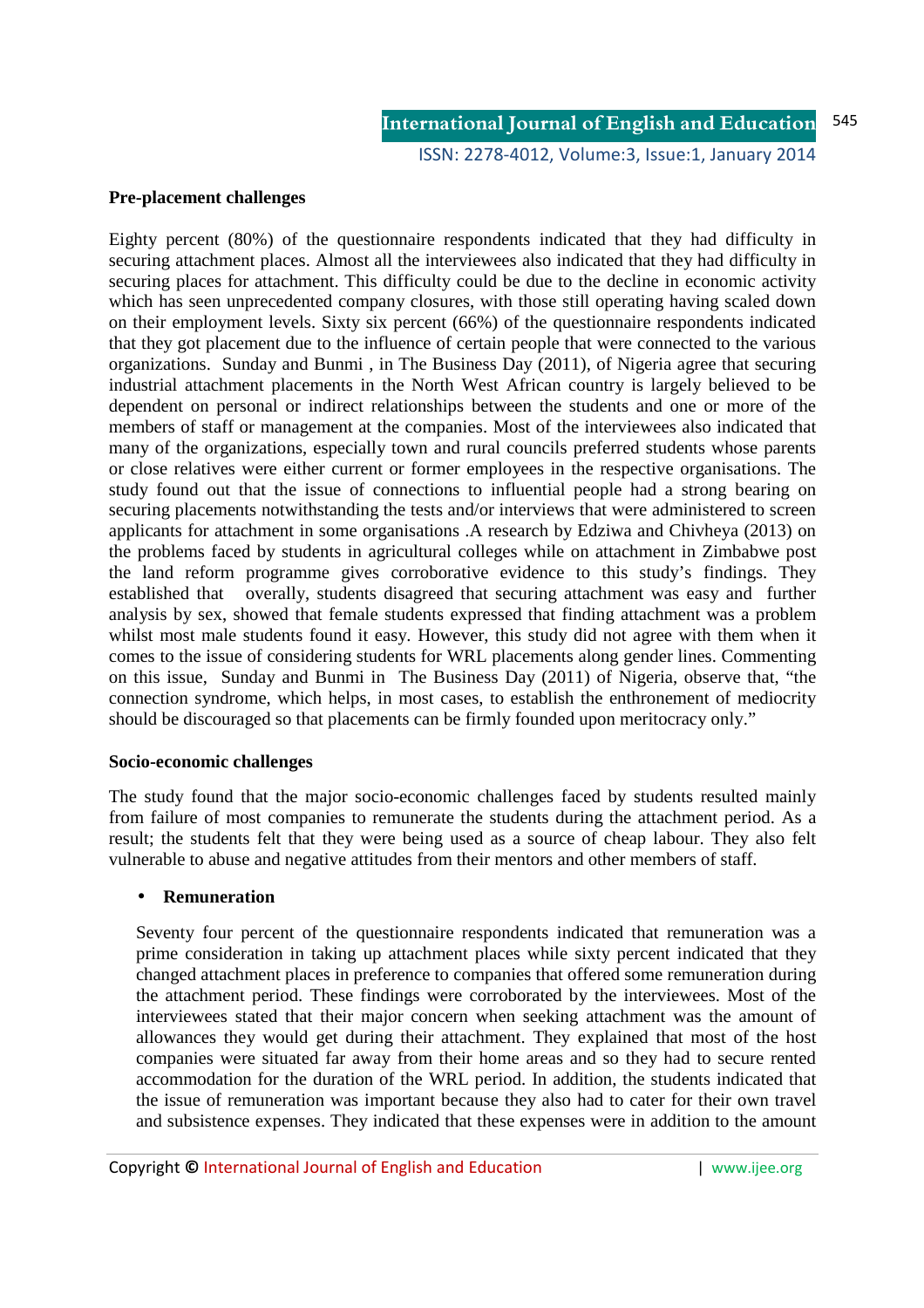#### **International Journal of English and Education** 546

#### ISSN: 2278-4012, Volume:3, Issue:1, January 2014

they would have expended in registering for the two semesters they will be on WRL. The interviews revealed that only a few private organizations do remunerate students during attachment while a majority of government institutions and agencies only awarded allowances when the students attend workshops or other related exercises.The Zimbabwe Manpower Development Fund only caters for students on apprenticeship and those in polytechnics. With no statutory instrument compelling industry to pay students on attachment, 80 % of student respondents intimated that their attachment experience was nightmarish. Some of the final year interviewees (those that had completed the WRL) admitted having aborted the whole exercise before the lapse of the mandatory ten months, once the last assessments have been done, owing to financial hardships.

## • **Source of Cheap Labour**

Fifty eight percent (58%) of the questionnaire respondents affirmed that they felt that they were taken as source of cheap labour. This was corroborated by many of the interviewees who stated that in most instances they were made to work independently on positions that would otherwise be occupied by fully paid employees. They further indicated that they were often used to cover personnel that would be away on leave of absence. These findings corroborate very well with those by Edziwa and Chivheya (2013) who established that students in agricultural colleges agreed with the statement that they were treated as cheap labour. Further analysis by them revealed that students who were attached to large-scale farms and agro-industries disagreed with the statement save for those attached to A2 farms.

#### • **Abuse**

Thirty two percent (32%) of the questionnaire respondents indicated that the students were at times exposed to some forms of abuse. The forms of abuse specified range from direct to subtle abuse. Some of the interviewees concurred, with some female students indicating that some of their mentors sought sexual relationships in exchange for favourable assessment reports.

## **Functional challenges**

The functional challenges were concerned with the match between the university curriculum and the industrial practice; the students' proficiency in their early days of attachment relative to the expectations of the host organisations; and the appropriateness of the functional areas that they were placed during the attachment.

## • **University curriculum versus industrial practice**

Fifty six percent (56%) of the questionnaire responses admitted to have faced some measure of difficulty in translating theory into practice while forty percent felt that there were 'information gaps' that could be bridged through appropriate review of the curriculum. These findings were supported by many of the interviewees. For example some of the respondents from the Faculty of Social Sciences advised that they experienced serious challenges when it came to writing reports or memos as these aspects were not comprehensively covered in the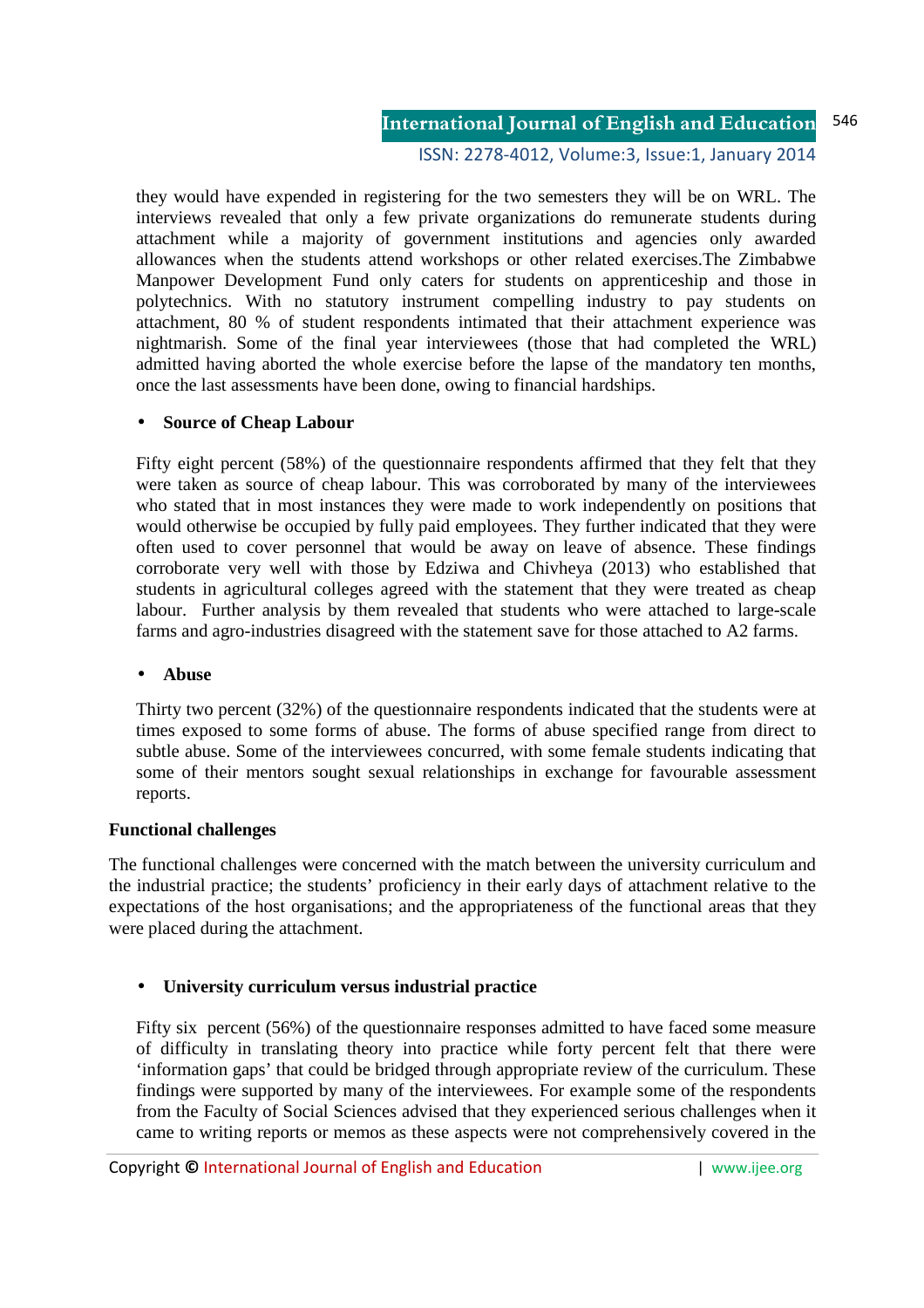ISSN: 2278-4012, Volume:3, Issue:1, January 2014

university's curriculum and they suggested that a Business Communication course should be introduced to supplement the general Communication Skills course. Students majoring in Economics, Marketing and Banking also advised that a module in Business Law was necessary before students go on WRL, as it would go a long way in enhancing their proficiency in business systems.This gives a lot of credit to calls by industrialists that educationists should sit down with them as they craft their curricula if it is to be relevant to the job market.

## • **Student Proficiency**

All the questionnaire respondents indicated that they received induction on taking up the attachment positions. However, 60%of the respondents hinted that the proficiency expectation of the mentors soon after the induction was not realistic. These findings were supported by the interview responses. All the interviewees advised that they had received some form of induction at the beginning of their attachment period. The comprehensiveness of the induction, however, seemed to differ from one organisation to the next. Some of the students felt that the performance expectation of their mentors was not realistic. They advised that from their perspective, their initial performance was hampered by the paucity of their computer skills which made them take more time than was expected by their mentors to adapt to the operations of the respective companies. The interviews revealed that some of the students had not received any formal ICT tuition before leaving for attachment and those who had a chance to do the ICT course had had little hands- on experience due to large student/computer ratios. It was also revealed that the ICT courses were general courses and not 'discipline specific' and as such students took inordinately longer time to adapt to the 'discipline specific' programmes. For instance, students majoring in accounting bemoaned their lack of proficiency in basic computerized accounting packages such as Pastel among others.

## • **Appropriateness of attachment places**

Forty eight percent of the questionnaire respondents indicated that the scope of their WRL activities fell short of the requirements of their respective disciplines. This was corroborated by some of the interviewees who advised that their WRL activities did not encompass all the requisite departments and/or tasks. Some of the respondents highlighted that they were often requested to perform tasks which were not related to their programmes of study and even had to perform menial tasks which were supposed to be done by lower ranked personnel such as janitors. They also indicated that some of the host organisations were relatively small and bemoaned the little experiential growth that would result from such attachments. These findings resonate with findings by Matamande et al (2008) which established that 36, 6% respondents from the Faculty of Commerce at the University of Zimbabwe felt that their WRL host organisations were small and thus could not afford them room for growth.

## **CONCLUSION**

The study concluded that: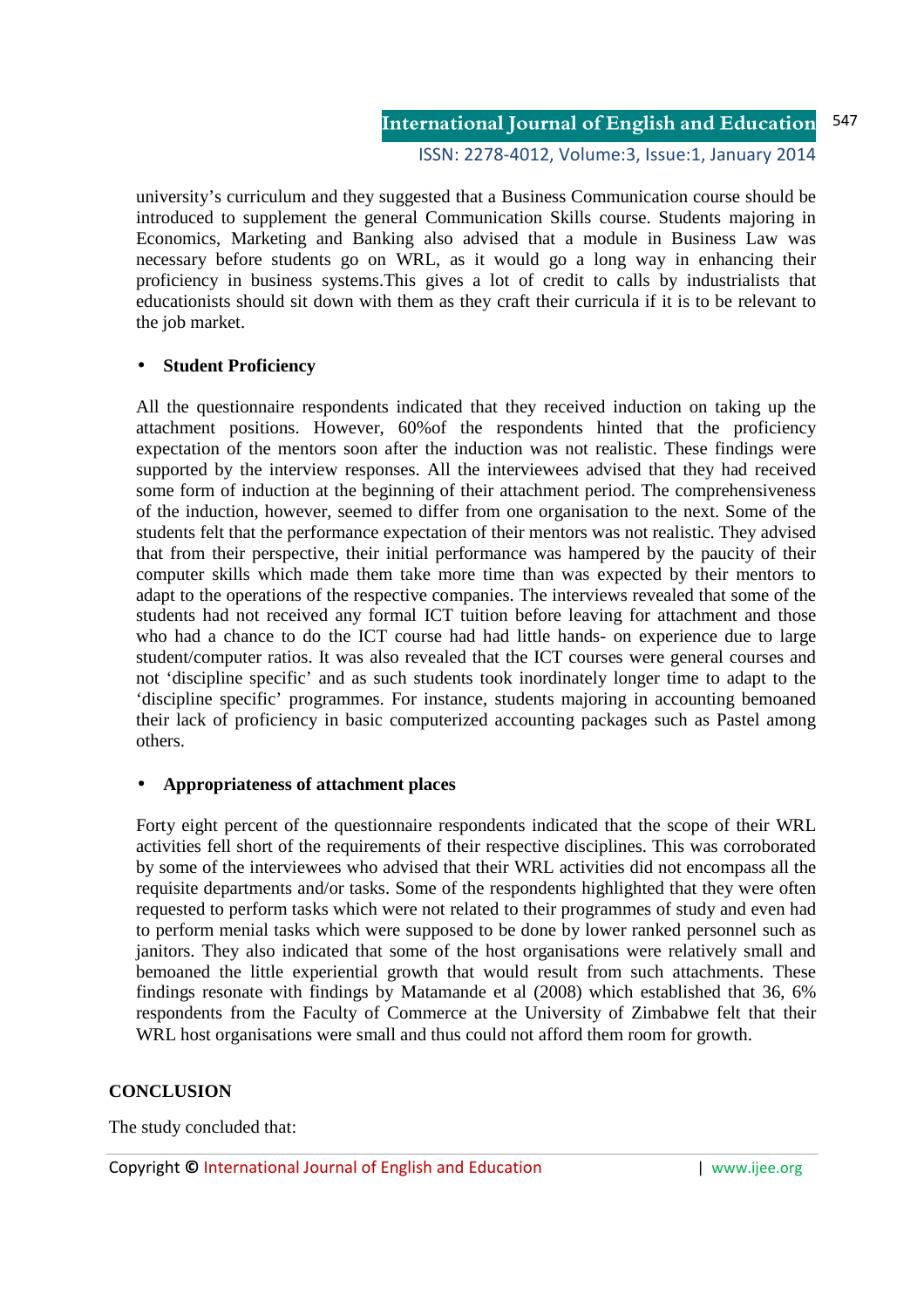- Owing to the shrinkage of the economy, students especially those with weak or no 'connections', found it very hard to secure placements.
- The lack of a statutory instrument to enforce payment of allowances by organisations to university students on industrial attachment leave many of them exposed to the vagaries of poverty and various forms of exploitation and abuse.
- The university's curriculum was not fully aligned with the needs of industry. This led to the students failing to perform to the expectations of their mentors on the outset.
- Some of the attachment places were inappropriate as they did not provide the required minimum subject specific work experience.

## **RECOMMENDATIONS**

In light of the above findings the study recommended that:

- In addition to preparing students thoroughly for placement, the university should develop closer links with industry so as to assist the students to secure attachment places. Building strong synergies with industry would go a long way in assisting students secure relevant WRL placements.
- The WRL programme should be covered by the Zimbabwe Manpower Development Fund so that the awarding of meaningful allowances by organisations to students on WRL attachments could be made a statutory obligation.
- The university ought to consistently review and amend its curricula relative to the obtaining industrial practice, processes and technology so that students are equipped with relevant knowledge.
- The university should provide students with comprehensive guidelines on the selection of appropriate attachment places. It should also assess each attachment place as soon as a student advises of having secured placement.

## **REFERENCES**

Connor, H. and MacFarlane, K., (2007). Work Related Learning (WRL) in HE– a scoping study,

Centre for Research in Lifelong Learning. Glasgow Caledonian University

Creswell, J. W (2009).Research Design: Qualitative, Quantitative and Mixed Methods Approaches. 3rd Edition Los Angeles: Sage Publications

Edziwa, E and Chivheya R (2013).Farm Attachment as a Training Methodology for Zimbabwe Agricultural Colleges' Students, Post Land Reform: Challenges Encountered. Journal of Emerging Trends in Educational Research and Policy Studies, (JETERAPS) 4(1): 74-78